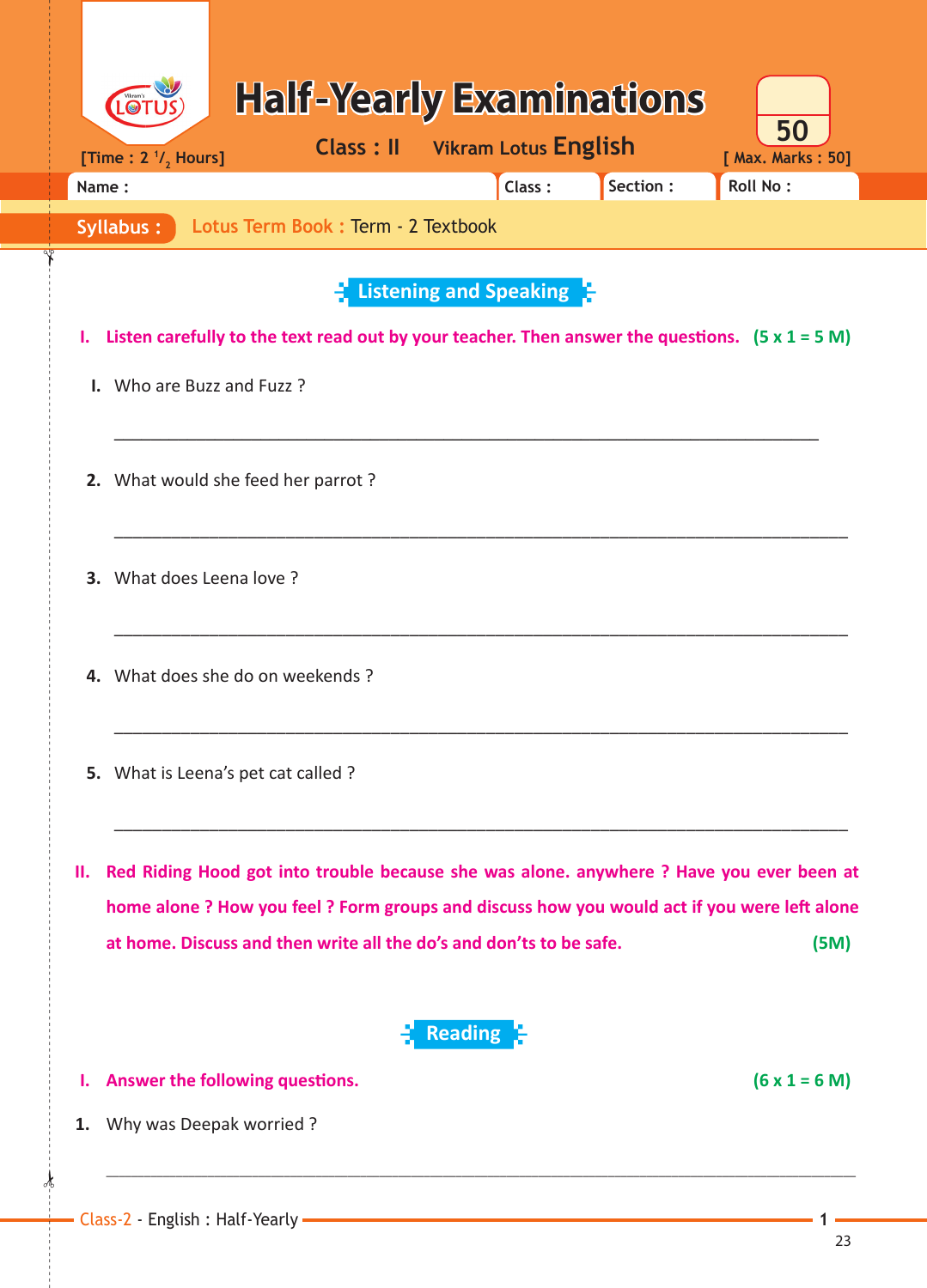|     | 2. Why did Deepak use the red t-shirt?                                                                             |                    |  |  |  |
|-----|--------------------------------------------------------------------------------------------------------------------|--------------------|--|--|--|
| 3.  | Do you think the mouse was a good friend ? why?<br>Why did Red Riding Hood stop to pick up the flowers?            |                    |  |  |  |
| 4.  |                                                                                                                    |                    |  |  |  |
| 5.  | Who is the Queen of Babyland?                                                                                      |                    |  |  |  |
| 6.  | Name the poem from which the above lines are taken.                                                                |                    |  |  |  |
| Ш.  | State whether the following sentences are true or false.                                                           | $(4 \times 1 = 4)$ |  |  |  |
| 1.  | The hunter shot the lion.                                                                                          |                    |  |  |  |
| 2.  | The lion was caught in the net.<br>the contract of the contract of the contract of the contract of the contract of |                    |  |  |  |
| 3.  | The mouse was not able to help the lion.                                                                           |                    |  |  |  |
| 4.  | The lion woke up as the mouse crept by him.                                                                        |                    |  |  |  |
|     | <b>Writing</b>                                                                                                     |                    |  |  |  |
| I., | Look at the pictures below and write what they show.                                                               | $(2 \times 1 = 2)$ |  |  |  |
| 1.  |                                                                                                                    |                    |  |  |  |
| 2.  |                                                                                                                    |                    |  |  |  |
| Ш.  | Separate the two sentences.                                                                                        | $(3 x 1 = 3M)$     |  |  |  |
| 1.  | I have a computer and it is very useful.                                                                           |                    |  |  |  |
| 2.  | India is my motherland and I love my country.                                                                      |                    |  |  |  |
| 3.  | Nitin is a boy and he goes to school.                                                                              |                    |  |  |  |
|     |                                                                                                                    |                    |  |  |  |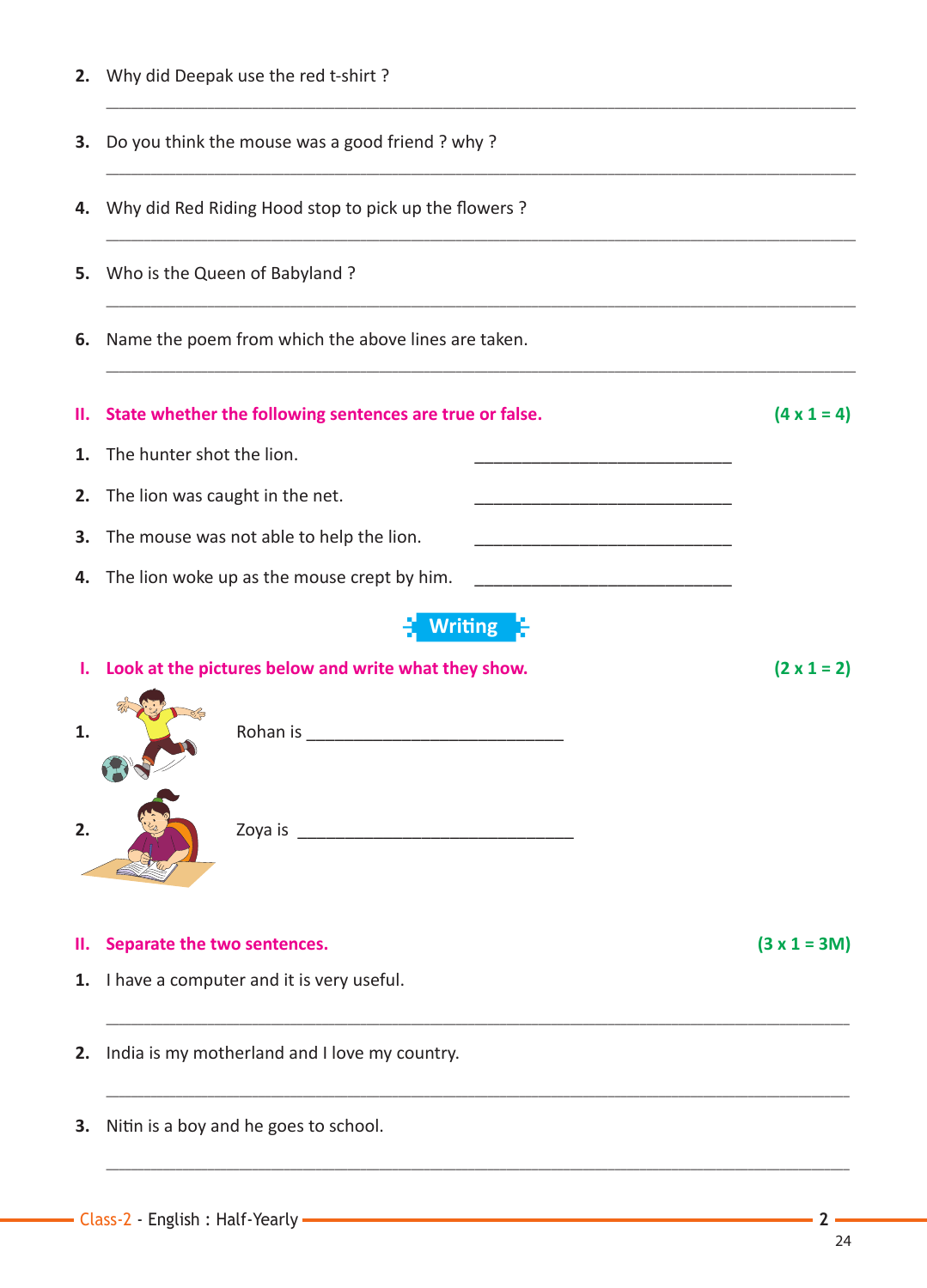| III. | Write five sentences about your mother. Why is she special. How does she help you? What can<br>make her happy? What are her favourite things? What does she do when you are sad? |                     |
|------|----------------------------------------------------------------------------------------------------------------------------------------------------------------------------------|---------------------|
|      |                                                                                                                                                                                  | (5M)                |
|      |                                                                                                                                                                                  |                     |
|      |                                                                                                                                                                                  |                     |
|      |                                                                                                                                                                                  |                     |
|      |                                                                                                                                                                                  |                     |
|      | Grammar 3                                                                                                                                                                        |                     |
|      | I. Fill in the blanks with has (or) have.                                                                                                                                        | $(6 \times 1 = 6M)$ |
|      | 1. We ____________________________ to work hard.                                                                                                                                 |                     |
|      |                                                                                                                                                                                  |                     |
|      |                                                                                                                                                                                  |                     |
|      |                                                                                                                                                                                  |                     |
|      | 5. Hyderabad _________________________ many old buildings.                                                                                                                       |                     |
|      |                                                                                                                                                                                  |                     |
|      | II. Pick the correct preposition given in the brackets.                                                                                                                          | $(4 \times 1 = 4M)$ |
| 1.   | Mother brought chocolates (to, for) me.                                                                                                                                          |                     |
| 2.   | We are sitting (in, at) the lawn.                                                                                                                                                |                     |
| 3.   | Put you books (at, on) the table.                                                                                                                                                |                     |
|      |                                                                                                                                                                                  |                     |
| 4.   | The River is flowing (on, under) the bridge.                                                                                                                                     |                     |
|      | $\frac{1}{2}$ Vocabulary $\frac{1}{2}$                                                                                                                                           |                     |
| ь.   | What words come to your mind. When you see the words given below ? Write them next to the                                                                                        |                     |
|      | words.                                                                                                                                                                           | $(2 \times 1 = 2M)$ |
|      |                                                                                                                                                                                  |                     |
|      | 2. Food                                                                                                                                                                          |                     |

25